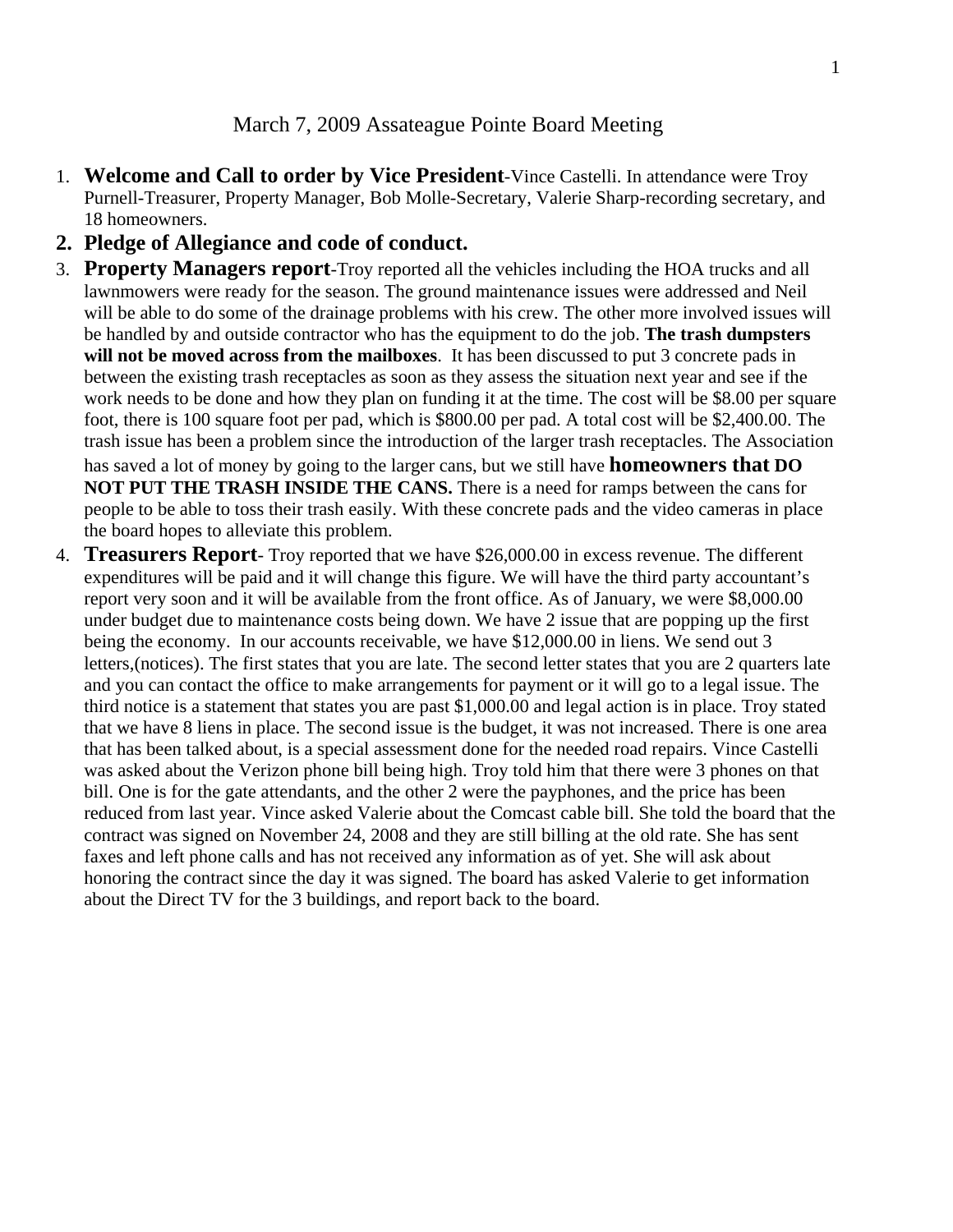# **Committee Reports**

- **1. ECC-**Vince asked about the fine results. Troy said most had been paid, there were 2 that were not, and these two also have over due home owners dues. Linda Thompson who is on the ECC committee was concerned that Lot#260, East Cannonball) still hasn't cleaned up. Bob Molle said that that they did clean up a lot. It may not look like it should but he has done the work. He did paint the silvertop and he did repair the broken windows and he did pull most of the weeds.
- **2. Budget-** Andy Lapinski had a concern about the road cost and the economy right now being so bad. Vince Castelli said that the longer we wait the more expensive the job will be because of more erosion to the roads. WE have 3 bids for the roads.
- **3. Entertainment-**Elaine Davidson told the board, that she will have a meeting to discuss the upcoming year of events. Carl Thompson wanted to know about the costs of the events and that some have spent over what they collected
- **4. Boat Storage-** Vince addressed a concern Valerie had been asked about by a few homeowners that are still on the waiting list for a storage area slip. The way it stands now is that everyone has from January 1 thru March 15 to pay \$25.00 and then Valerie calls to let you know that your storage space is not paid for and that it will be \$50.00 until April 15, if it is not paid by then, it will be given to a person on the waiting list. It was asked that the fee would be \$25.00 from January 1 thru February  $15<sup>th</sup>$  and from February 15 thru March 15 it would be \$50.00, after this date it would be able to be given to the next person on the list.

**Bob Molle made a motion that the boat storage fees effective as of 2010 to be from January 1-February 15 at \$25.00 and \$50.00 from February 15 thru March 15 and after that it would be given to the next person on the waiting list. Vince Castelli seconded the motion and everyone was in favor.**  This is to be put into the next newsletter. Troy is going to try to get a few more slips available. He suggested that at the entrance to the boat storage area, if the fence is moved forward toward Assategue Way, we could get a few more spaces.

## **Old Business:**

- **1. Drainage Issues-**Troy Purnell said some of the areas can be done by Neil and his crew, but there are a few that will be completed by an outside contractor with the expertise and machinery to get these completed.
- **2. Sign-**Boat storage sign is finished and Valerie had talked to him and as soon as the ground is dryer he will be able to set the posts and erect the sign.
- **3. Dumpsters- Bob Molle made a motion to go forward with getting the concrete pads in the trash area ASAP.** Vince  $2<sup>nd</sup>$  the motion and all were in favor. Troy said as soon as the temperature and weather was condusive, it would be done. Bob Molle would like every thing completed before the season starts.
- **4. Rec. Center TV Valerie reported that we can not get parts for this TV. Bob Molle made a motion to purchase a new TV. Vince 2nd the motion and all were in favor.** Valerie was asked about the remote controls for the TV's. She said that the batteries are still being taken out of the remotes but so far we still have the remotes. Jerry Suita-Lot#5 said he would donate a few remotes for the TV's. Valerie thanked him.
- **5. Front Gate-** Bob Molle reported that the loop under the exit gate is getting moisture in it and causing a malfunction, Dave has guided Valerie in getting the gate to work properly over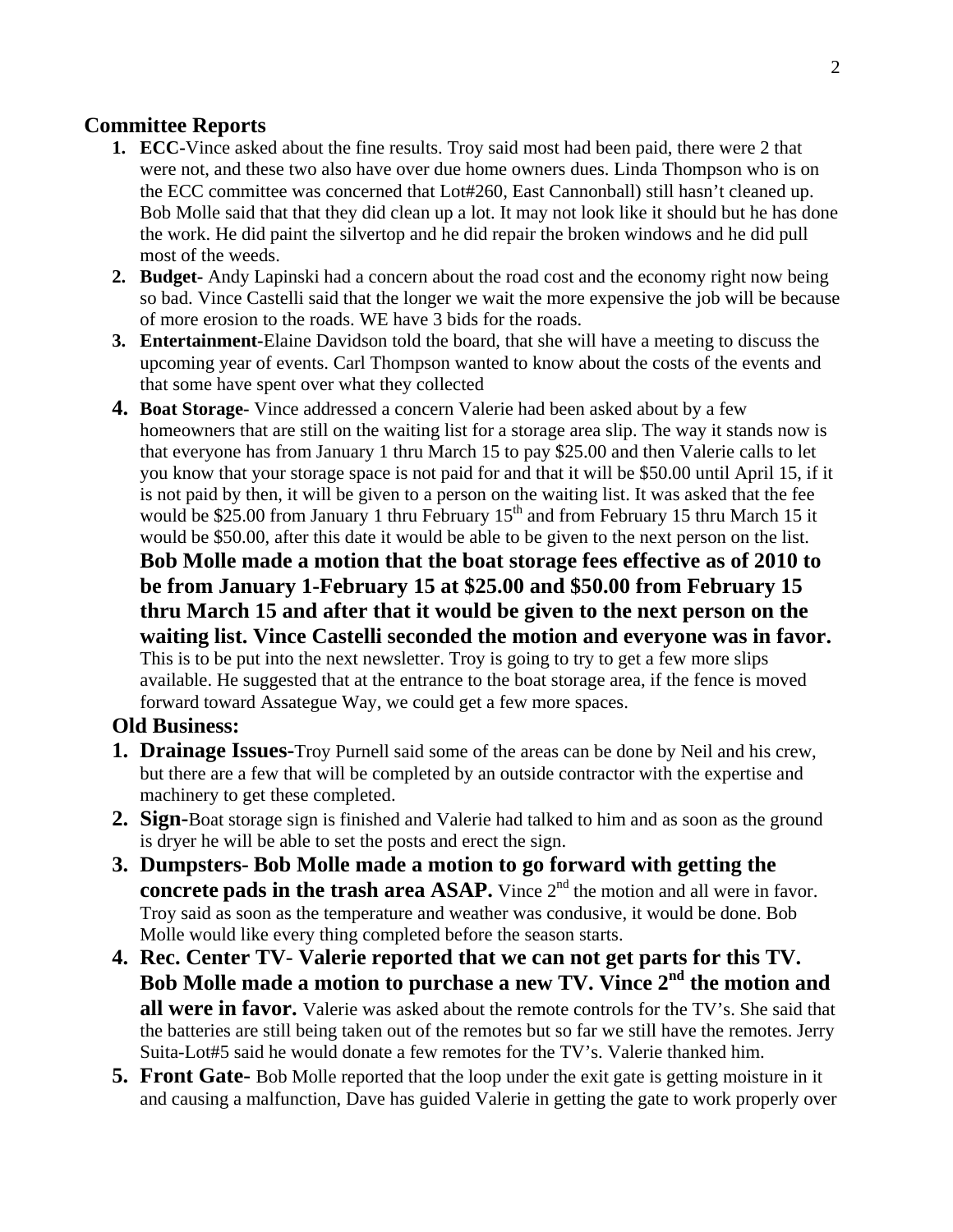the phone. Troy has talked to **Roadrunners Paving and they will put the proper sealant on when the weather permits.** 

- **6. Road bids-** Troy explained that by waiting any period of time would be more damage to the existing road. What we would be facing would be total replacement of the road surface, which would require digging up the entire area because water had gotten under the infrastructure and weakened it. As it stands right now we would be resurfacing. Troy said we have some money allocated for the roads and money in the operating fund, but there isn't enough, so Troy said that it would require a special assessment, which would be around \$100.00 per homeowner for each division of roads per year until the project is finished. This year it involves the phase 1 area, which includes Baywatch, Bayridge, North and South Saltpond Way, and the eastern part of North and South Longboat Way. Troy said that there are 3 different widths on the streets in Assateague Pointe. Assateague Way is 50 ft, North and South Longboat Way are 40 ft. and the side streets are 30 ft. wide. **Troy said that before there is an assessment a postcard would be sent to every home owner to notify all home owners about the assessment and they vote on it.** Vince Castelli asked if there were any questions from the homeowners that were present. **Discussion:** Bob Ernst-Lot#129 wanted to know if the company that would be doing the paving would be able to do individual driveways in the area to be resurfaced.
- **7. Doors-**Valerie said all doors are ordered and they will open out, according to code. Carl Thompson suggested a heavy duty pneumatic closer on all these doors. Bob Molle agreed and asked Valerie to make sure it was completed.
- **8. Boat Storage Lighting-** Lighting is needed in the storage area, so at night it can be viewed and monitored by the cameras. They will be mounted at each end of the storage area and should light as much of that area as possible. The board asked Troy/Valerie to call Frick and get a price quote. **Questions**-**Bill Daywaldt-Lot#271** asked if we had to add electricity and poles to that area. Bob Molle answered no because we have existing poles already in place with electricity, but we will have to pay for the new light fixtures. **Fred Verga-Lot#465** said his boat is in the storage area and it was broken into, nothing was stolen.
- **9. Cameras Installed-Bob Molle** said the proposal is to install 2 cameras on the pier, one facing the bay and the other facing the pier entrance. One for the Basketball court. We can record for 3 weeks of viewing and if there was an incident we could monitor the DVD. This system would not be hooked up with the others in the community at the gate house because of the expense.
- **10.Events spending-**Bob Molle stated that the events that have lost money in the past should be looked over by Elaine and her committee and they can decide how it can be done more efficient or just cancel the event. He also stated that the committee should come up with their findings and inform the board. Elaine responded by saying that a couple of the events were not good, because of last minute changes in the chair person or other circumstances. She also stated that for the last 16 years there has always been \$5,000.00 allocated for all of the events. This year there were 6 children events that are free. In all of the years that there has been this committee, they have never gone over that figure. Bob asked about the cut off dates and Valerie stated that it is common practice to wait until the day before or the day of the event to sign up for it, because the homeowner decided to come to the beach that weekend.
- **11.Pool Contract-Bob Molle made a motion to accept the bid from Atlantic Aquatech for the pools this year. Vince Castelli 2nd it and all were in favor.**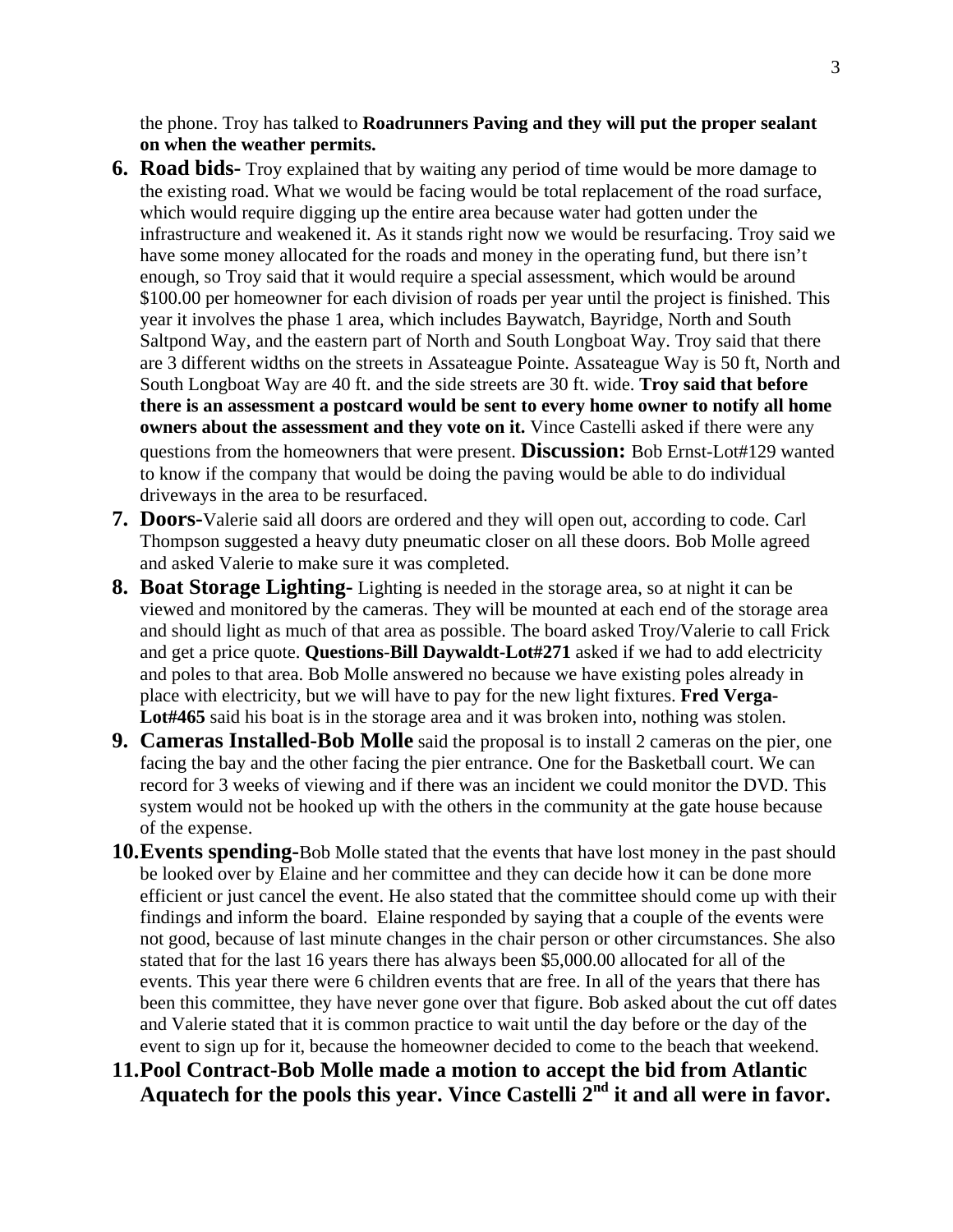There was discussion about leaving one pool open after Labor Day. **Bob Molle made a motion to close the Rec. Center pool on September 7, 2009-(Labor Day) and extend the Clubhouse Pool to be open until September 20, 2009. Troy 2nd it and all were in favor.** 

- **12.Solar Panels for pools**-Troy addressed this issue by saying he has asked John Jarvis for a bid. We did this with the Motels in Ocean City, back when energy prices went thru the roof about 20 years ago. The maintenance that we did on those panels was much more than we anticipated.
- **13.WIFI-**Troy said he doesn't know the status of the Worcester County WIFI but he will ask the County Commissioner and get back to the board.
- **14.Vince Castelli** wanted to thank Tom from the county water department on reporting water leaks in the community and Valerie for making sure these home owners were notified. Everyone gave a round of applause.

### **15.Open Discussion:**

**A. Carl Thompson-Lot#108-**The perimeter of the boat storage yard needs attention. Branches cut back, stones leveled off; it needs to be sprayed for weeds. He also wanted to know about the delinquent homeowners, where he is from they will go in and turn off their electric and gas as of April  $1<sup>st</sup>$ . I do not think it is fair for these people to be able to come down and still enjoy their beach home and they haven't paid their dues. Vince Castelli asked if this was just in Pennsylvania, and Troy did not think so. Troy said he would have to find out but it wasn't a bad idea. **Linda Thompson** is concerned about the number of cats still in the community. In her development at home she found out that if someone is feeding them they are responsible for them. Valerie told her that is the case here. Valerie was asked by the board to call the SPCA. **Craig Bell-Lot#513** wanted to know if the pipes behind his house that are draining into that pond can be replaced he stated that they are rusted out and could they be replaced with a plastic insert. Troy will look into. **Carl Thompson** brought up the subject of putting a wire fence along the edges of the pond and the geese can not walk out and it deters them from going into the pond. The wire being used is about 4 inch opening. There was a concern about children being caught up in the wire fence. Troy said that this year was the least amount of geese here in a years. **Delores Brown-Lot#390** wanted to know about why Choptank Electric is turning the electric off for 8 hours in April. Valerie told her that the reason is that they have to replace transformers in several locations. Delores was concerned about knowing when Choptank Electric was going to do this and she doesn't have access to the internet. Valerie said she would call Delores and 7 other homeowners that do not have internet access. **Rollins Brown-**Lot#390 asked about the water tasting a little irony. Troy said that the lines are stagnant after not being used all winter. The county flushes the lines, and when someone comes down and you first open the spigot it has a taste to it. **Fred Verga-Lot#469** what is the difference between the 20yd and 30 yd. dumpsters as far as the cost. Bob Molle explained that it is the number of pulls that is so costly and by using the larger ones; we don't have to have them pulled as often, so it is more cost effective. Will the new concrete pads back there hold up considering the slope that is behind there? Troy answered by saying that the contractor will be digging it out and first laying